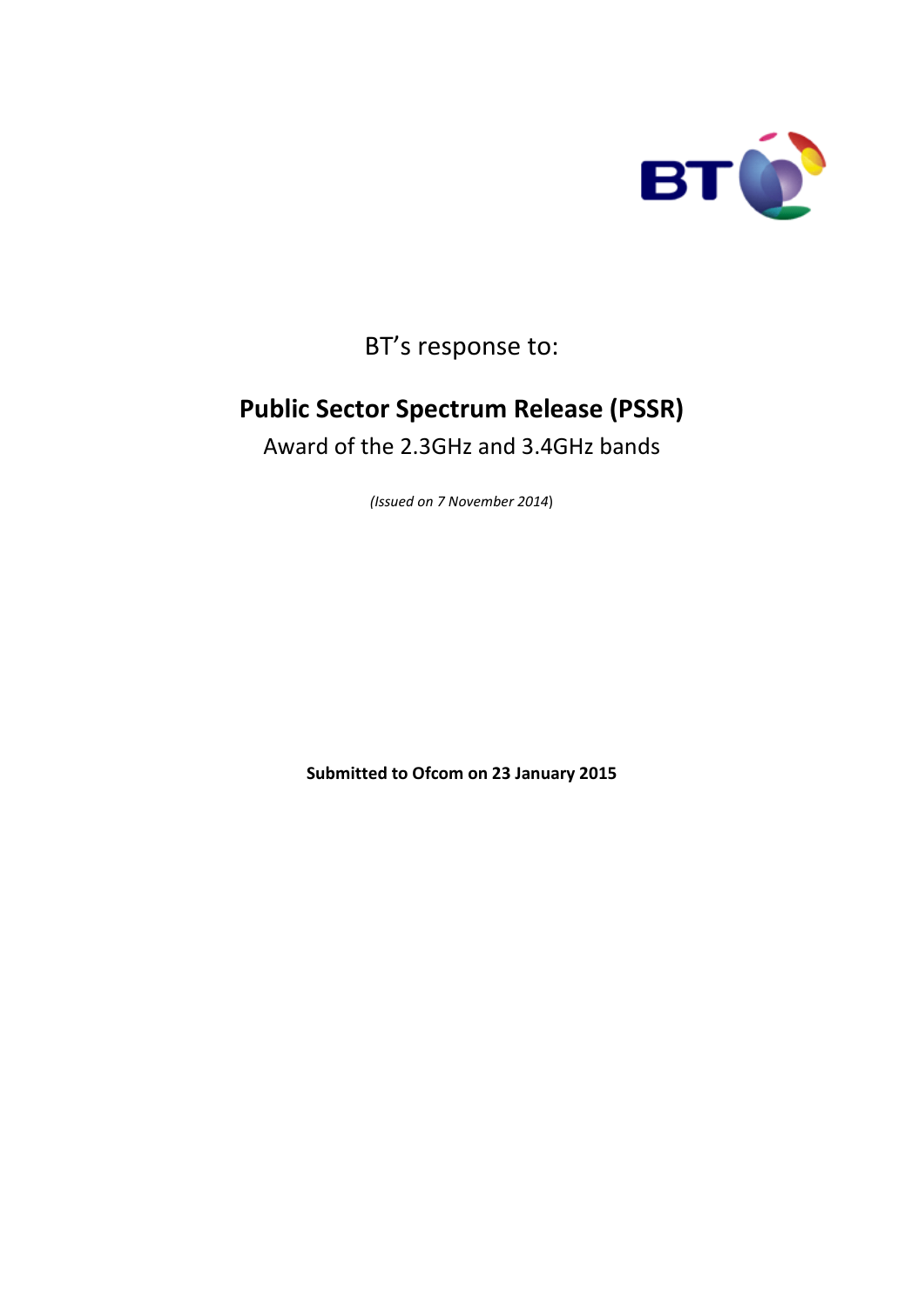#### **EXECUTIVE SUMMARY**

- 1. BT welcomes these consultation proposals on release of this valuable 2.3GHz and 3.4GHz mobile spectrum. We appreciate the efforts that Ofcom has made to address some of the issues that BT made in the earlier call for inputs, notably the desirability of keeping the process as simple as possible while ensuring an efficient auction outcome is achievable.
- 2. BT agrees that the SMRA auction format is preferable in this instance, but we have a number of suggestions as to how the design may be further developed or enhanced in order to maximise the likelihood of the most efficient outcome. We suggest that a 10MHz lot size may further simplify the process. We also suggest that Ofcom considers an additional auction round to deal with any unsold lots, which would also reduce the liability of bidders to pay for unsold spectrum that they do not win despite genuine bidding that involves switching between lot categories; this is a particularly important issue if Ofcom proceeds with the very restrictive information policy for the award.
- 3. BT supports the concept of a minimum spectrum requirement, but we have some concerns around the details of this and also concerns in relation to the eligibility point ratios and a number of other detailed auction design matters, including the imposition of linear prices.
- 4. If Ofcom were to change its plans and move to a CCA format auction, we would have a number of significant concerns with the proposals and we believe Ofcom would need to reconsult in order to arrive at an acceptable design.
- 5. The competition assessment in relation to the award is important and, while BT agrees with the broad approach, we have a concern around the total spectrum cap. We do not consider that any cap is absolutely necessary, but if Ofcom does adopt one then, for reasons explained in this response, we consider that this should be slightly increased from the 310MHz figure and should be no less than 315MHz. Furthermore, we believe there is a strong argument that the 3.6-3.8GHz band should also be included in the calculation, which would tend to support an even higher cap value.
- 6. BT agrees with the proposals to include the 1.4, 2.3 and 3.4GHz bands in the mobile trading regulations just before the auction. It is sufficient that 1.4GHz trading is in the meantime adequately covered by the general trading regulations.
- 7. In relation to the technical licence conditions BT understands the desire to ensure efficient spectrum use, but considers the present proposals to not be sufficiently technology neutral, which may inhibit innovation, possibly affecting introduction of future 5G mobile. This concern could be readily addressed with some changes to the technical proposals.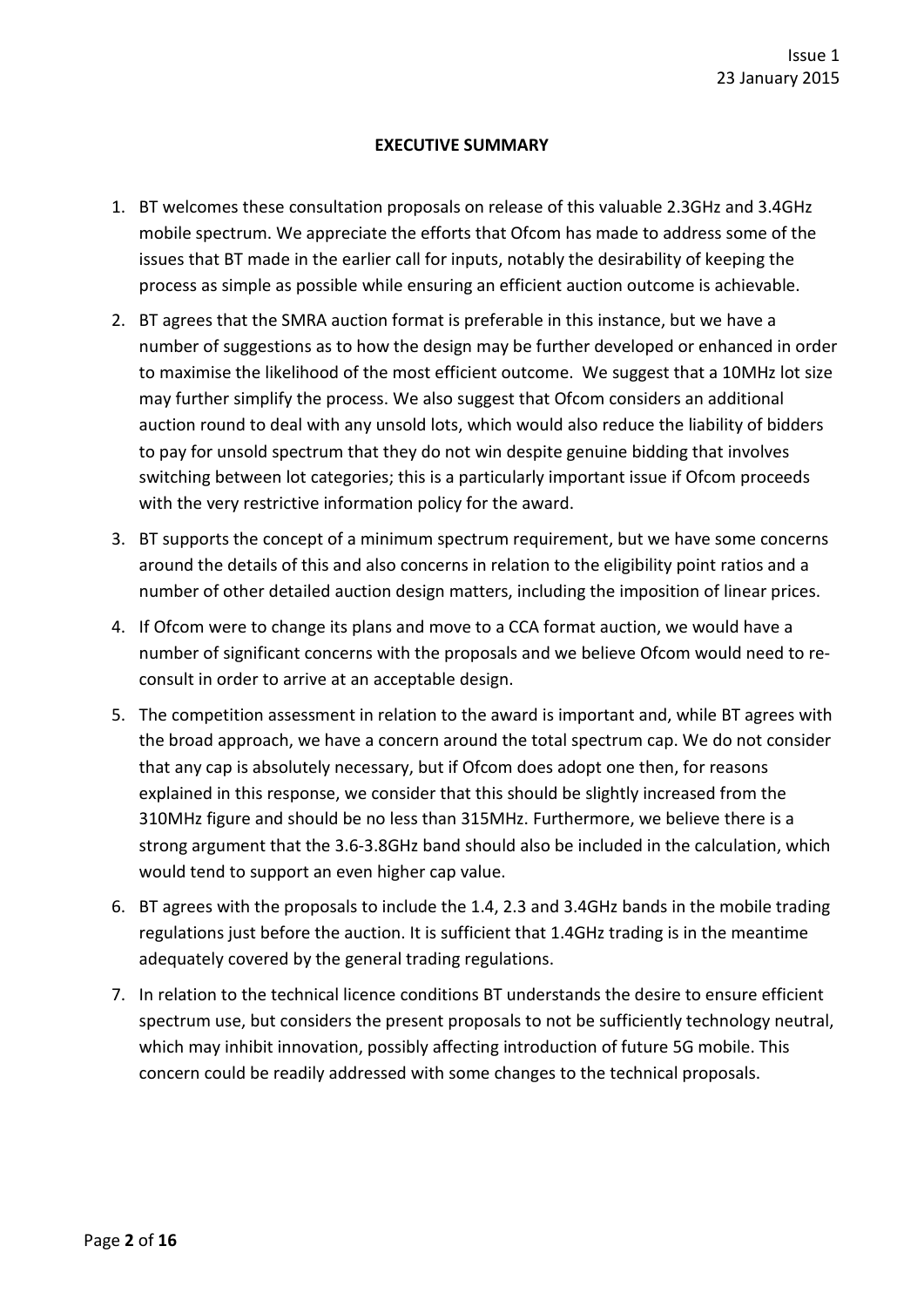#### **1. INTRODUCTION**

BT is pleased to contribute its views on how this very valuable new mobile spectrum at 2.3GHz and 3.4GHz should be awarded, taking into account the need to promote competition and innovation and the efficient use of this spectrum.

The deployment of networks using unpaired (TDD) spectrum is gaining momentum in the world's largest markets and is increasingly supported in popular mobile devices. The availability of this spectrum in late 2015 or early 2016 in the UK is very timely for delivering capability for additional 4G capacity as well as providing an opportunity to provide larger blocks of spectrum that may be needed to support future 5G requirements.

A summary of our overall position is provided in section 2 and our responses to the consultation questions are provided in section 3 below.

#### **2. SUMMARY OF BT'S VIEWS**

BT broadly supports and welcomes the approach that Ofcom is taking to this award. In particular we appreciate the efforts Ofcom has made to keep the auction process as simple and predictable as possible, which should assist in achieving an efficient outcome and minimise the overheads on Ofcom and bidders. In BT's view the SMRA as proposed by Ofcom is preferable to the CCA proposal for this particular award. We suggest some minor improvements in terms of lot sizes, reserve prices and other detailed matters within the auction rules which we urge Ofcom to fully consider before it finalises the plans.

We welcome Ofcom's competition assessment, which was one of the recommendations of the National Audit Office after the last auction, and are content with the conclusion that if any measure is required at all it is only a safeguard of a total spectrum cap. We even question whether a cap is needed, but if one is included, we suggest a slight adjustment to the value that Ofcom has proposed. We also question whether, in addition to the bands that Ofcom proposes for inclusion, it would make sense to also include the 3.6-3.8GHz band in view of the pace of standardisation and harmonisation for 4G and its use by UK Broadband.

On the technical aspects we appreciate the efforts Ofcom has made in terms of promoting efficient use of the spectrum but consider that there is a risk that the proposals are not sufficiently technology neutral and may impede future innovations including potential 5G developments. It should be possible to address these concerns, perhaps in the course of further informal or formal consultation.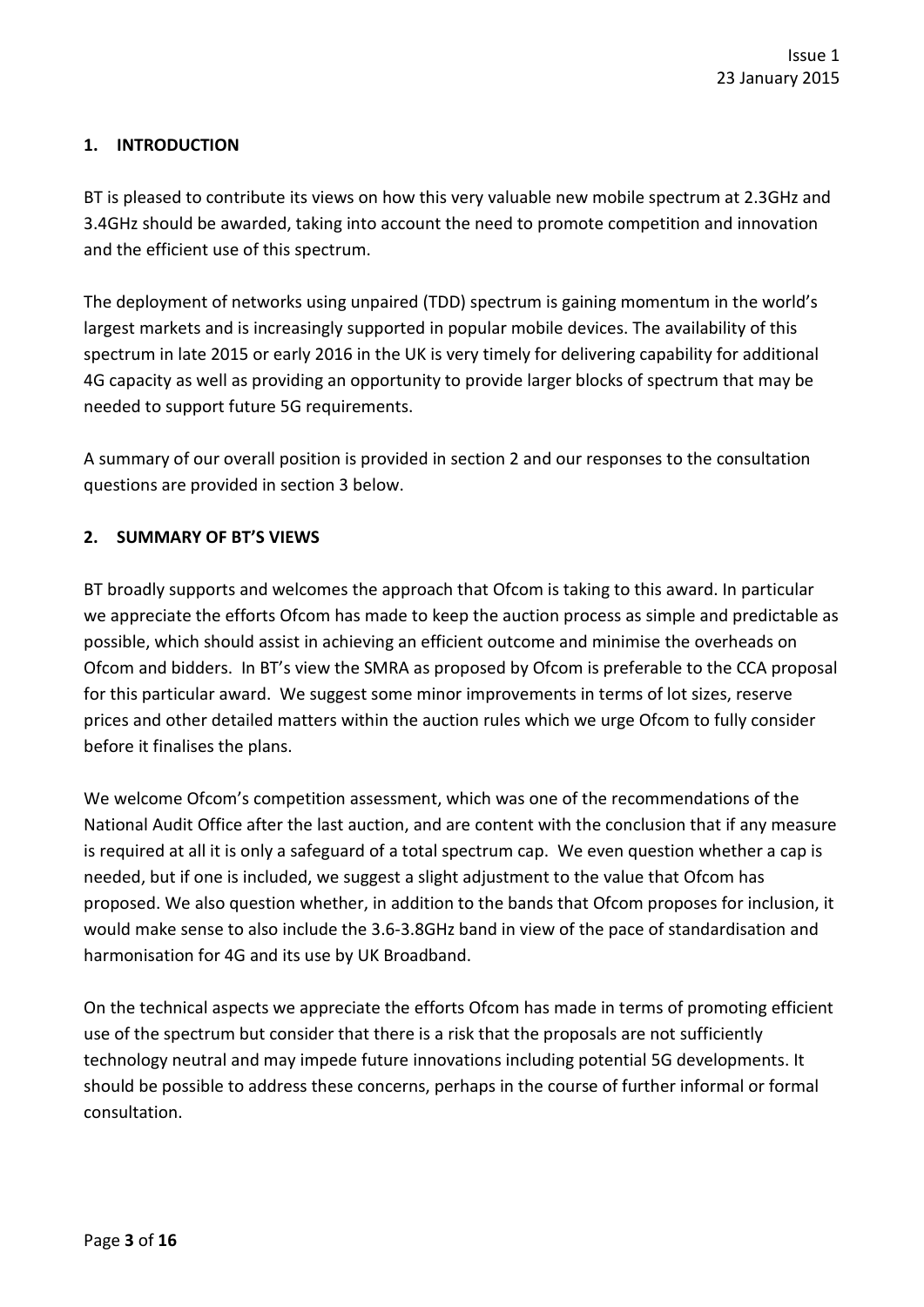#### **3. RESPONSES TO THE QUESTIONS**

## **Question 4.1: Do you agree with our proposals for categories and lot sizes in the auction? If you disagree please provide evidence for your position.**

We would prefer that Ofcom awards the spectrum in a larger block size than 5MHz. We propose that Ofcom uses a minimum block size of 10MHz as this would be more relevant for high speed broadband application requirements. This view is reinforced by the fact that the option to mandate a 5MHz internal guard band at one edge of each operator block, as an alternative to requiring synchronisation between operators, which could be a reason to offer 5MHz increments, is not included within the proposals.

A 10MHz block size would simplify the award process by reducing the opportunity for strategic bidding for combinations that are unlikely to be required but could unnecessarily complicate the bidding process. This is a particular concern in relation to the 2.3 GHz band.

## **Question 4.2: Do you have any other comments or views relating to the overview of the spectrum?**

Ofcom mentions that low power shared licences were previously offered in the 2.6GHz auction and notes that there was only limited and insufficient demand for these to be allocated. We consider that the lack of demand was at least in part a result of the auction design which allowed a "free rider" opportunity in relation to the low power licences which deterred serious bids.

## **Question 5.1: Do you agree with our proposals for achieving contiguity, and if not please provide further explanation.**

Yes, we agree with Ofcom's proposals in relation to UK Broadband and promoting contiguity of spectrum allocations.

#### **Question 6.1: Do you agree with our recommendation for an SMRA? If not, please explain why.**

Of the two detailed designs that Ofcom has put forward, BT agrees that the SMRA auction format proposed is preferable to the CCA format proposed. This is for all of the reasons that Ofcom has considered and explained, in particular the benefit of simplicity and transparency which may reduce possibilities for gaming and enable a process that is easier to explain and which has greater certainty as to the outcome and costs compared to the CCA alternative.

#### **Question 6.2: Do you agree with our proposals for the SMRA (including withdrawals, minimum requirements and waivers)? Do you have any other comments or views on this proposal?**

BT broadly agrees with Ofcom's proposal for the SMRA, but has a number of comments on specific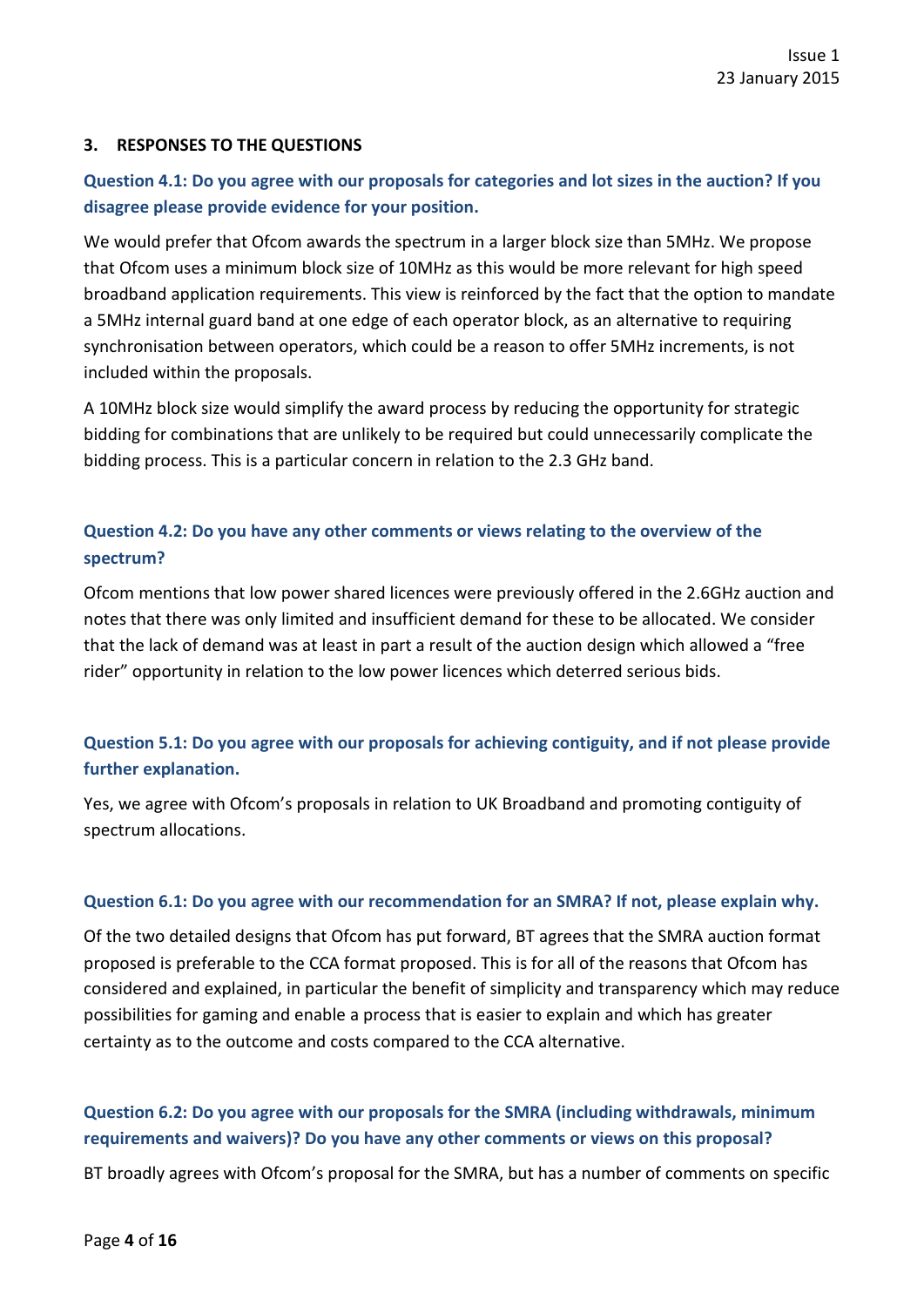aspects of the proposed design as follows.

#### *Liability for unsold lots*

BT's primary concern is with the details of the proposed withdrawal rule, in particular the penalty to be imposed if standing high bids are withdrawn and the lots concerned then go unsold. Our concern is that the potential penalty may be so harsh as to discourage bidders from making legitimate use of this essential facility, leading to distorted bidding behaviour and potentially an inefficient auction outcome<sup>[1](#page-4-0)</sup>. Ofcom's proposed information policy makes this a particular risk as it will make it harder for bidders to estimate whether the auction is a long way from completion – in which case a withdrawal may be relatively safe – or close to completion – in which case a withdrawal may be very risky.

One response to this concern might be to change the information policy; to give bidders more information about demand in each round of the auction and hence give them a better idea about the risk they would be taking if they were to withdraw standing high bids. We recognise however that this might facilitate strategic bidding, as it would equally provide those bidders that wished to engage in strategic bidding the opportunity to do so at reduced risk.

Another potential response, which we would urge Ofcom to consider, would be to hold a single additional (second-price?) sealed-bids round for any lots that were unsold at the end of the final round of the standard SMRA (to be held immediately after the standard SMRA and before the assignment stage)<sup>[2](#page-4-1)</sup>, with any withdrawal penalty being reduced to the difference between the amount of the withdrawn standing high bid and the amount of any new winning bid for the previously unsold lots. We envisage that there would need to be rules governing the bids that could be made in such a round to prevent strategic behaviour; perhaps for example prohibiting any bidder that was liable to pay a withdrawal penalty from bidding for the relevant lots, or perhaps, alternatively, allowing them to do so up to some limit, provided that this was not incompatible with other restrictions (such as spectrum caps).

#### *Minimum spectrum requirement*

BT agrees with the inclusion of this feature and that the maximum amount of the minimum spectrum requirement should be 20MHz. We consider that less may not be enough to be viable, whilst more is not necessary and could be used strategically.

#### *Standing high bids below minimum requirement*

BT would also urge Ofcom to reconsider its (implicit) proposal that bidders be required to hold standing high bids on lots in a band even if those lots amount to less than the bidder's minimum

<span id="page-4-0"></span> $\frac{1}{1}$  We also note that Ofcom's proposal regarding the penalty to be paid by each bidder in the case where multiple bidders have withdrawn standing high bids in a category is not currently clear, merely stating that all bidders may be liable to pay.

<span id="page-4-1"></span><sup>&</sup>lt;sup>2</sup> We note that any lots left unsold as a result of being less than the standing high bidder's minimum spectrum requirement could also be offered for award through this additional round.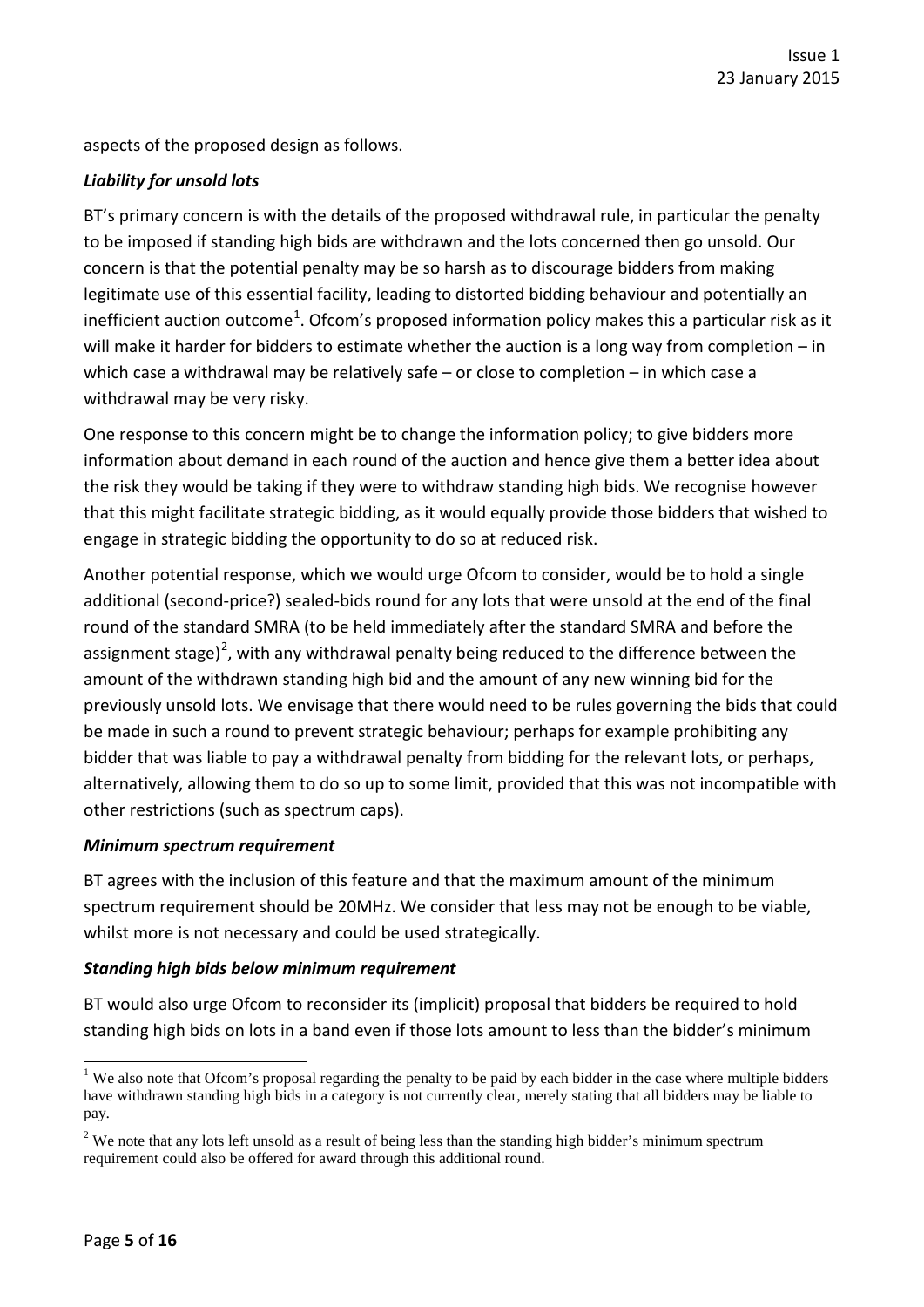spectrum requirement in the band (which can arise if the bidder is the marginal winning bidder in a round and is provisionally allocated fewer lots than it bid for in the round). Ofcom proposes not to require such bidders to buy these lots if this situation persists in the final round, nor otherwise to penalise any bidder left in this situation at the end of the auction. We would argue therefore that these are not real standing high bids at all.

Such faux standing high bids give no benefit to the bidder that holds them, since they can never become winning bids, but at the same time have the potential to constrain the bidder's subsequent bidding behaviour in ways that could be problematic. In particular the bidder will have eligibility tied up in the faux standing high bids that it will not be able to use to bid for lots in other categories without withdrawing the faux standing high bids. But if the bidder does withdraw the faux standing high bids then it puts itself at risk of paying a withdrawal penalty (even though it would not have to buy the lots even if it was still the standing high bidder on those lots at the end of the auction), which may discourage the bidder from withdrawing the faux standing high bids and consequently limit the number of lots in other categories that it can bid for.

We would therefore strongly urge Ofcom to consider either: (a) changing its proposals as regards the identification of standing high bids such that no bidder is required to hold standing high bids on fewer lots than its minimum spectrum requirement in a band (even if that means some lots do not have standing high bids on them); or (b) allowing the penalty-free withdrawal by a bidder of all their standing high bids in a category if the number of lots provisionally held is less than the bidder's minimum spectrum requirement in the band.

## *Eligibility points*

BT also has some concerns about Ofcom's proposal to assign an equal number of eligibility points per MHz to lots in both the 2.3 and 3.4 GHz bands. Our concern is that in reality it seems likely that the price per MHz of spectrum in these two bands will not be equal, or even approximately equal. Ofcom's own proposals for reserve prices suggest a per MHz price ratio of between 2.5:1 and 5:1 for 2.3 GHz spectrum as compared with 3.4 GHz spectrum. The use of equal eligibility points in such circumstances creates two potential concerns for us.

Firstly some bidders may use the equality of eligibility points to hide their demand for the more expensive spectrum, by bidding for an equal amount of the less expensive spectrum in the early stages of the auction.

Secondly, and more concerning for us, the use of equal eligibility points may mean that bidders that see 2.3 and 3.4 GHz spectrum as being partial substitutes for each other, but not on an equal value per MHz basis, may have to bid for more spectrum than they really need at certain price points, in order to maintain sufficient eligibility to switch their demand into the less valuable (per MHz) spectrum if prices subsequently change in favour of such less valuable spectrum.

## {*Confidential paragraph redacted}*

We note that Ofcom's CCA proposals include the use of a relaxed activity rule, which goes some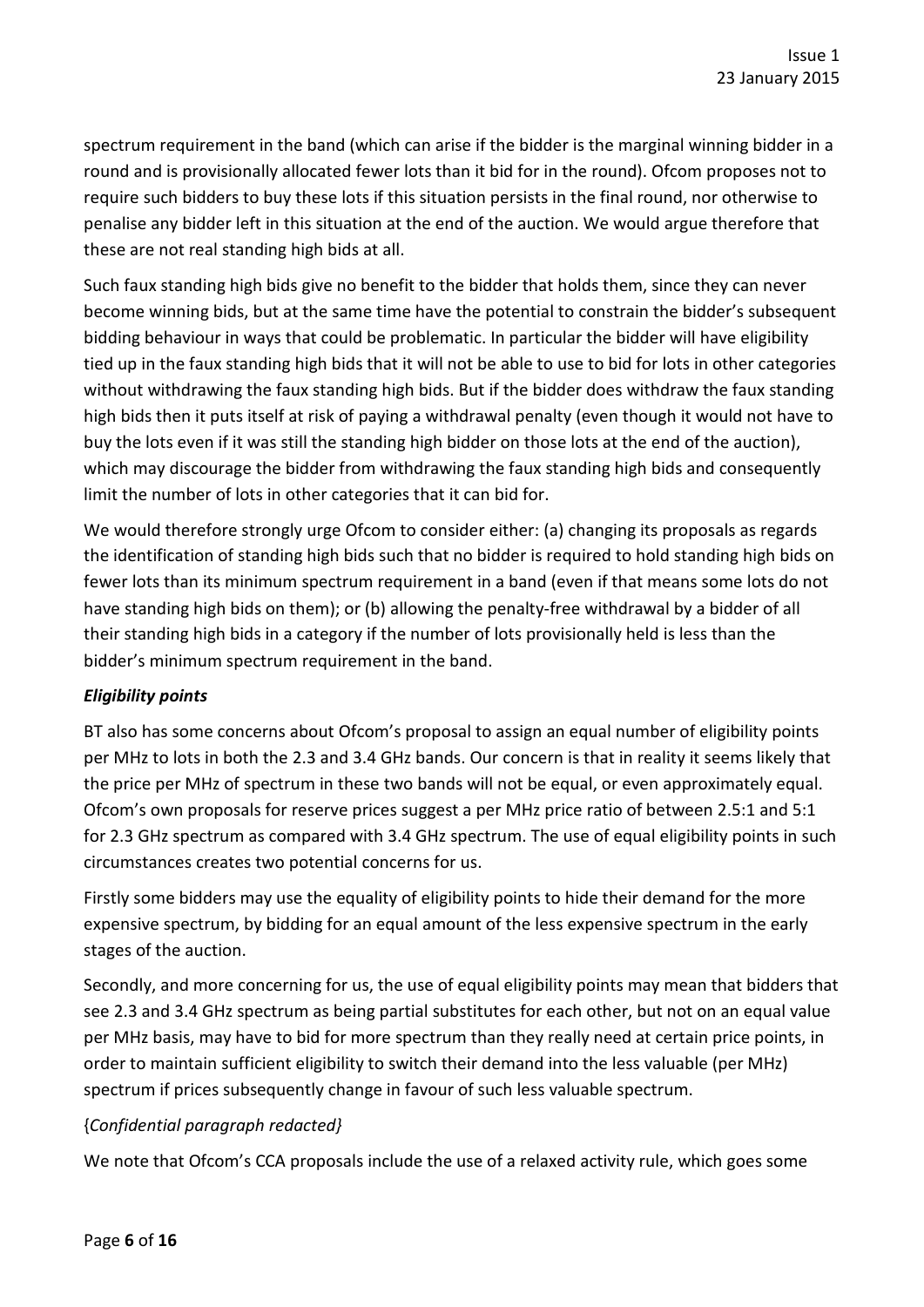way to mitigating this problem in that case. Might it be possible to use a relaxed activity rule in the SMRA case too? If not, we would strongly urge Ofcom to reconsider its proposed assignment of eligibility points to lots, to bring them more into line with expected prices.

#### *Information policy*

BT agrees with the strict information policy to reduce the risk of strategic bidding only on condition that the above concern about liability for unsold lots is resolved. With a solution to this concern along the lines we have proposed we would be able to support the proposed limited information policy.

#### *Linear pricing*

We note that Ofcom seems to be particularly concerned to reduce the likelihood of strategic demand reduction in this auction. We note however that whilst Ofcom has taken steps to make it harder for bidders to engage successfully in strategic demand reduction, there appears to be no discussion in Ofcom's consultation document of options that might reduce the incentive to engage in strategic demand reduction – that incentive deriving largely if not entirely from the use of linear pricing (the price to a bidder of *n* lots being *n* times the price of a single lot).

To be clear, we are definitely not proposing the use of a second price rule as per the proposed CCA. Rather, we are suggesting that consideration be given to changing certain specific aspects of the proposed SRMA auction design such that prices need not necessarily be linear. For example the Ofcom proposed rule that (it appears to us) most directly enforces price linearity, is the rule that requires a standing high bidder that wishes to bid for more lots in the same category to make a new bid at the current round price, not only for the additional lots that they wish to bid for but also for the lots on which they are already the standing high bidder ('cancelling' their existing standing high bids). Why is this rule necessary? What would be the implications of modifying it to allow such bidders to maintain their existing standing high bids and only bid at the new round price for any additional lots that they would like to win?<sup>[3](#page-6-0)</sup> We note that this would be the standard rule in an SMRA with specific lots.

We appreciate that all of this would be a fruitless exercise if bidders were able simply to switch their demand across the various individual lots that make up a category and consequently increase the price of all of them until they were uniform, and hence the price of multiple lots was linear. Indeed this is often the experience in SMRAs with specific lots that are in practice close if not perfect substitutes. But in this case Ofcom is proposing the use of generic lots, with specific rules as to the order in which standing high bids are superseded by new bids. In this context it seems to us entirely plausible that a set of rules could be devised that would allow non-linear prices, more closely reflecting the true structure of demand and consequently being more likely to lead to an efficient outcome, in particular reducing the incentive for strategic demand reduction. We would urge Ofcom to give due consideration to such options.

<span id="page-6-0"></span> $\frac{3}{3}$  We recognise that other rules would likely need to be amended as well to achieve our overall objective.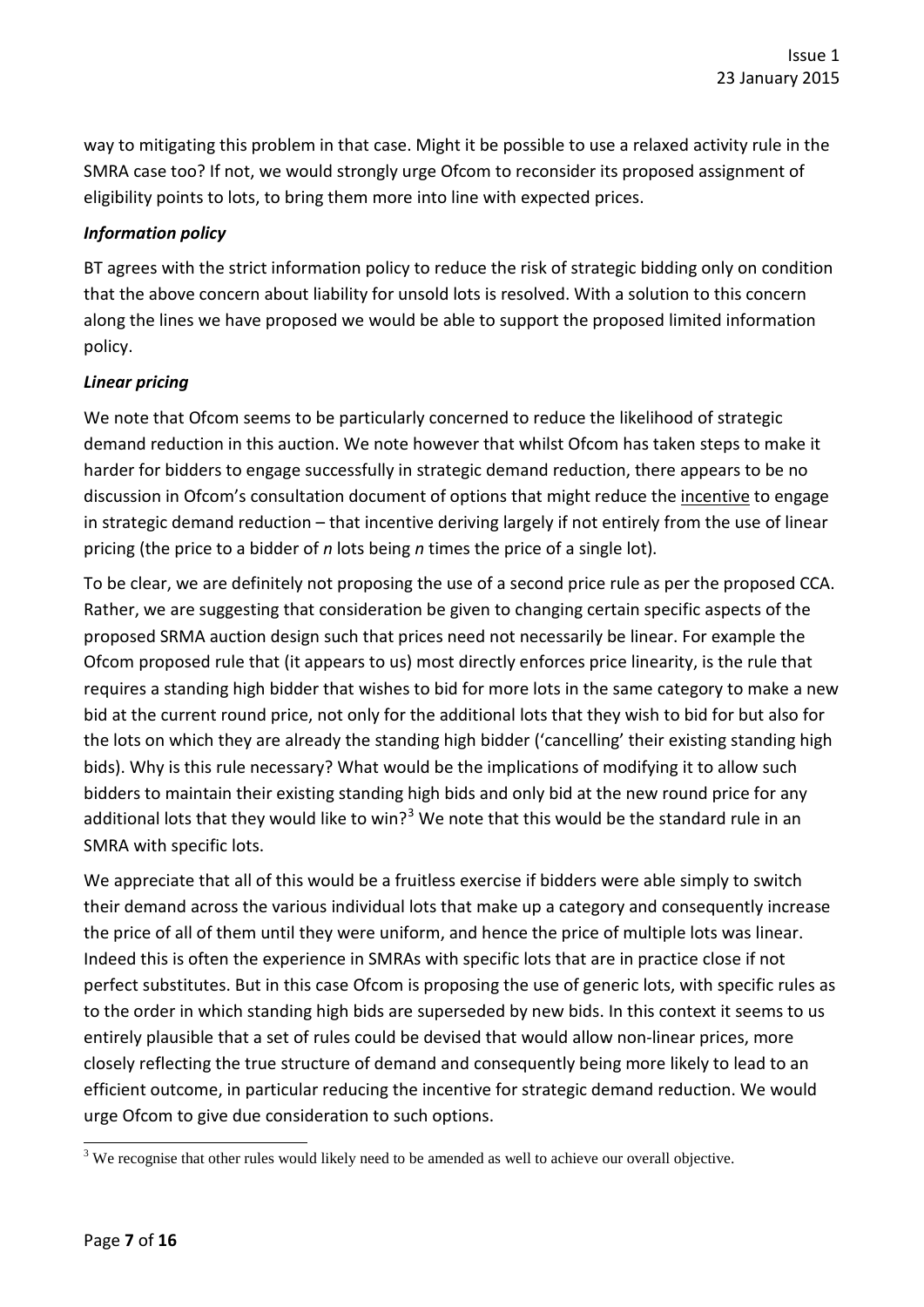# **Question 6.3: Do you agree with our proposals for the CCA? Do you have any other comments or views on this proposal?**

BT has a number of concerns with the specific version of the CCA proposed by Ofcom, which we would want to see addressed if Ofcom were to change its mind and decide to use a CCA instead of an SMRA for this award.

Our principal concern relates to the potential for bidders to make what have sometimes been called 'spiteful' bids in the supplementary bids round – that is to say bids that are made with the intent of increasing the price other winning bidders will have to pay, with little or no chance of the bids actually winning. Ofcom expressly decided not to use a final price cap in the 800 MHz and 2.6 GHz auction in order to prevent bidders from being able to make bids in the supplementary bids round that could not win but could raise the prices that other bidders would have to pay<sup>[4](#page-7-0)</sup>. Ofcom again acknowledges the potential for such behaviour in this latest consultation<sup>[5](#page-7-1)</sup>, but on this occasion has (provisionally) decided that the benefits from greater certainty for bidders going into the supplementary bids round outweigh the risks of price driving behaviour. Ofcom provides no substantive evidence to support this change of view<sup>[6](#page-7-2)</sup>.

A secondary concern relates to the complexity of the CCA design that Ofcom has put forward. We note for example that Ofcom has proposed a relaxed activity rule with the potential need for bidders to submit 'chain bids', but provides no analysis of the necessity for such chain bids<sup>[7](#page-7-3)</sup>.

Finally we note that Ofcom's proposed information policy during the primary bid rounds of the CCA is completely the opposite of that used in, for example, Canada, where aggregate demand information was made available to bidders at the end of each primary bid round **except** the last (as compared with Ofcom's proposal to make aggregate demand information available to bidders **only** after the final primary bid round).

<span id="page-7-0"></span><sup>4</sup> See paragraph 7.6 onwards of Ofcom's statement *Assessment of future mobile competition and award of 800 MHz and 2.6 GHz, 24 July 2012*

<span id="page-7-1"></span><sup>5</sup> See paragraph 6.73

<span id="page-7-2"></span><sup>&</sup>lt;sup>6</sup> Some of the arguments that Ofcom does make in this regard are also flawed. For example in paragraph 6.74 of its consultation Ofcom notes that it believes that prices may only rise above the prices prevailing at the end of the final clock round if there are provisionally unsold lots at the end of the clock rounds. This may well be true factually, but in our view it considers the wrong price benchmark. The correct benchmark is the opportunity cost of each winning package (or combination of winning packages), not the prices prevailing at the end of the final clock round. Ofcom presents no analysis of the potential for spiteful bids to increase prices above opportunity cost, nor of the potential impact on the behaviour of (other) bidders that the potential for such spiteful bidding might create.

<span id="page-7-3"></span> $7$  By way of example, the Canadian 700 MHz auction cited in paragraph 6.63 of Ofcom's consultation used a relaxed activity rule, but did not require bidders to make chain bids.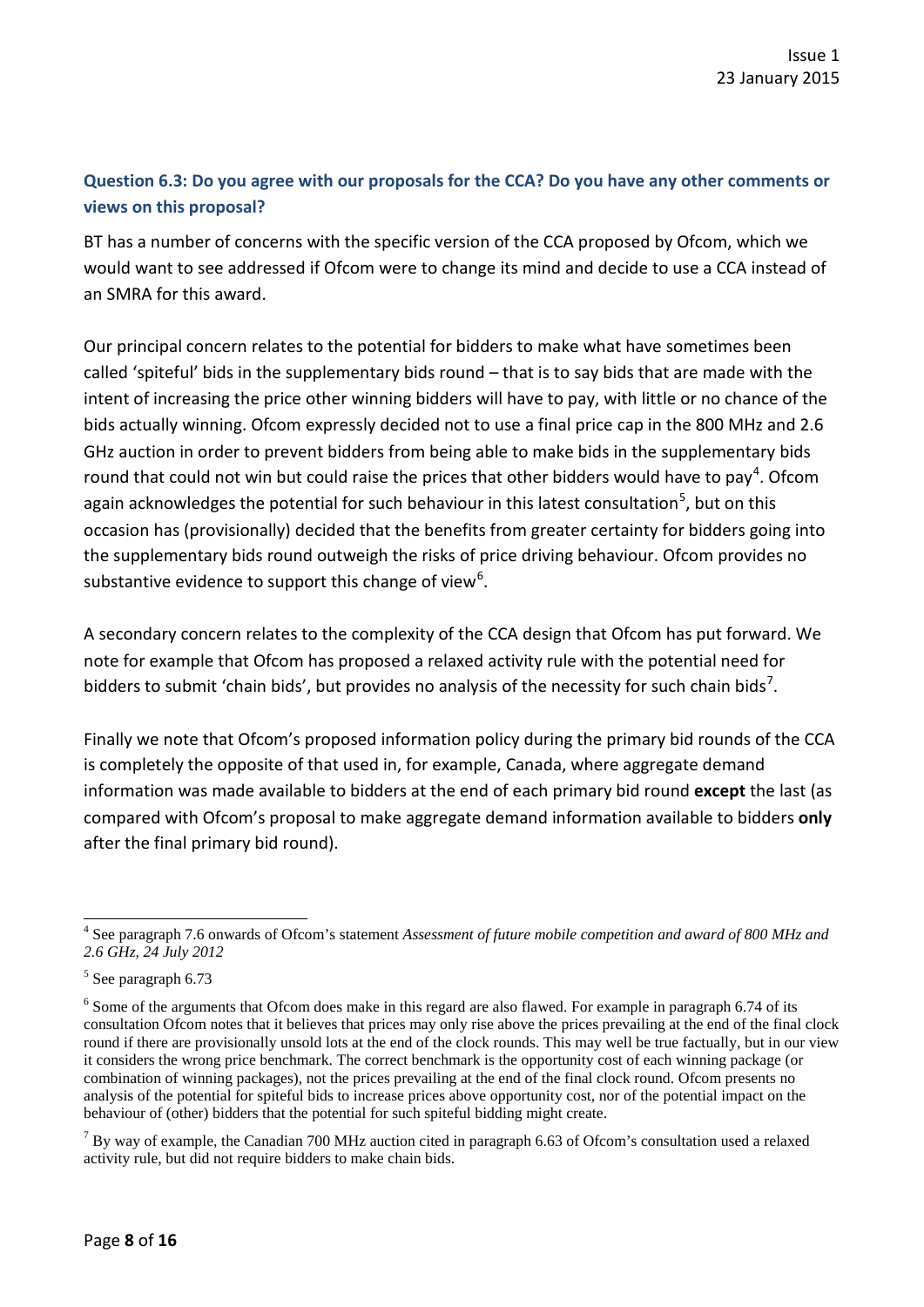In summary therefore, if Ofcom were to change its mind and decide that it would be better to use a CCA rather than an SMRA for the award of this spectrum, BT would urge Ofcom to reconsider the details of the proposed CCA, and re-consult, before proceeding with the drafting of auction regulations.

## **Question 6.4: Do you agree with our proposals for the assignment stage? Do you have any additional views or comments?**

Yes, we agree with the assignment round proposals.

#### **Question 6.5: Do you have any other comments on auction design?**

BT has no further comments.

# **Question 6.6: Do you agree with our proposals for the reserve prices? If so, where in the range we propose should the reserve price for the 2.3 GHz band be? Do you have any other views or comments?**

We would recommend that Ofcom sets reserve prices at a level that does not unnecessarily deter participation in the auction (except frivolous bidders) and we do not see a need to set the reserve prices in relation to Ofcom's prediction as to what the market value might be. However, so long as the reserve prices are a small fraction of what Ofcom thinks that the market value may be we would have no concerns about the precise figure. We are however concerned with how Ofcom may use the initial reserve prices to set the subsequent round prices as it may be more efficient if the market clearing price of the two lot categories is reached at approximately the same time. It would be helpful if Ofcom could give some indication of how the auctioneer would intend to decide on round by round price increments.

On the basis that reserve prices need not reflect market values or the ratio of market values but simply should be low amounts to encourage participation in the auction, we suggest the following value on the basis that there is some limited justification from the last auction.

We propose a reserve price of **£100k per 5MHz for 3.4GHz** as this was the reserve price used by Ofcom in previous auctions where the aim was primarily to deter frivolous bidders.

The 3.4GHz spectrum may be expected to sell for a lower price than 2.3GHz given that there is a less developed ecosystem and there is also much more spectrum, hence more operators are likely to be able to be accommodated within it and it may be less heavily contended. Thus it is not unreasonable to have a somewhat higher reserve price for 2.3GHz spectrum reflecting this anticipated price differential.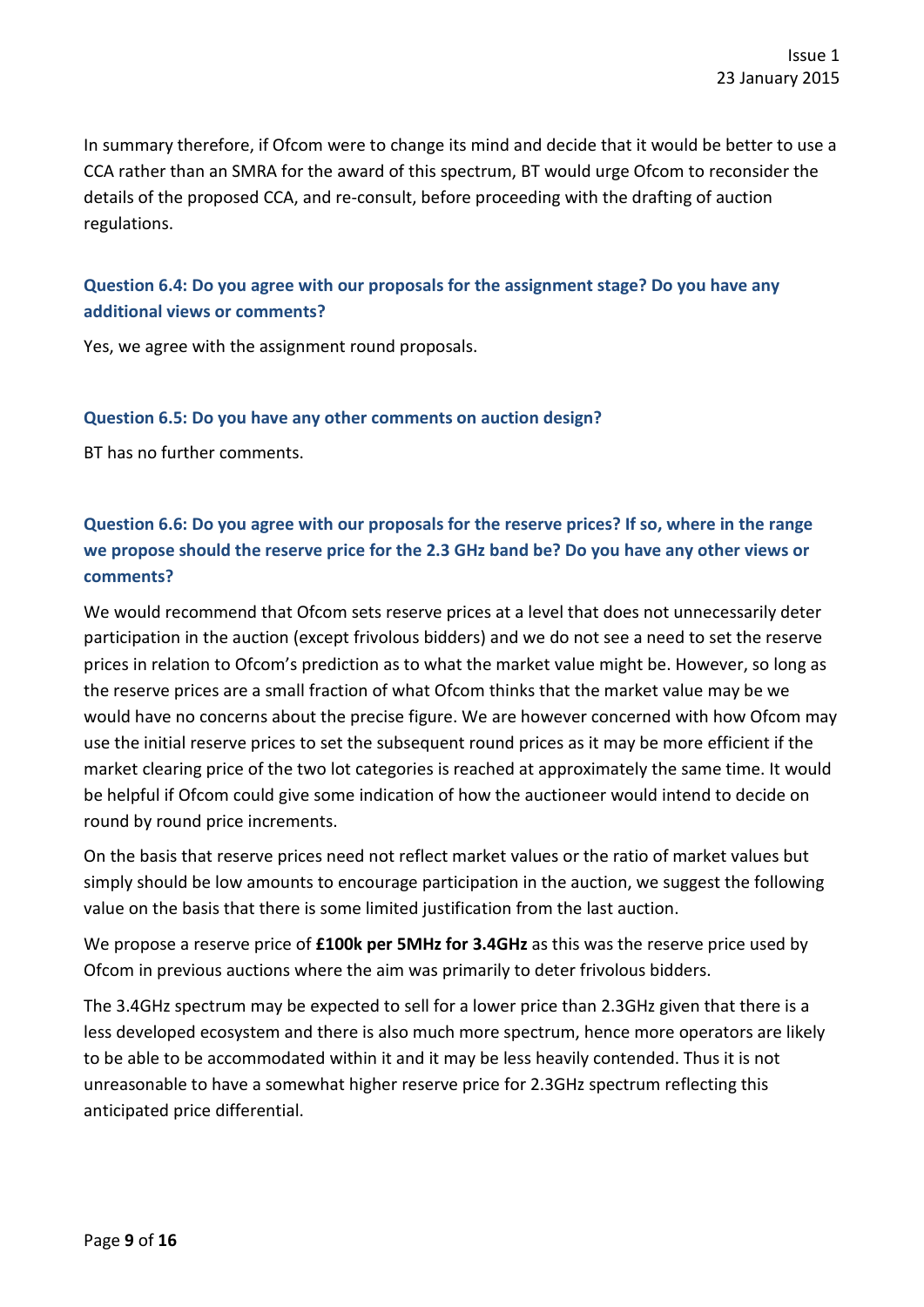#### **Question 7.1: Do you agree with our approach to considering what spectrum is relevant to this competition assessment? Please give reasons for your views.**

Ofcom proposes to include spectrum that is or will be available for use in the short to medium term. BT agrees with this approach.

# **Question 7.2: Do you agree with our view that spectrum at 800 MHz, 900 MHz, 1.4 GHz, 1.8 GHz, 2.1 GHz (paired only), 2.3 GHz, 2.6 GHz and 3.4 GHz is relevant for this competition assessment? Please give reasons for your views.**

BT agrees with Ofcom's assessment that the 1.4GHz, 2.3GHz and 3.4GHz spectrum bands are all relevant to the competition assessment since they are likely to be available within the timeframe of the auction. These bands have all been harmonised for mobile broadband within Europe and binding EC Decisions on designating and subsequently making available these bands already exist or are in the process of being finalised. They are each therefore part of the pool of mobile broadband spectrum that is being addressed within 3GPP standards and for which consumer devices can be expected to become widely available in the next few years.

The 700MHz spectrum is also likely to be awarded within 5 years of the PSSR auction but we agree that that could be considered to be beyond the timescales that are relevant to Ofcom's present competition assessment.

Given that Ofcom is considering bands that will be useable in the short to medium term we propose that the 3.6-3.8GHz band is added to the list of bands that are relevant to the competition assessment. This band is already substantially assigned to UK Broadband and is available for their 4G/LTE wireless broadband service. It is harmonised for mobile use in the EU in accordance with an EC Decision and is included in the 3GPP standards for LTE. Europe has also drafted a proposal to the ITU World Radiocommunication Conference 2015 to upgrade this band to Primary Mobile status for ITU Region 1 and to identify it for International Mobile Telecommunications (IMT) within the Radio Regulations. Thus, there is a good prospect of use for mobile in the medium term. Ofcom's argument that it is not relevant because it is not available in some geographies due to sharing with satellite Earth stations does not seem compelling because these tend to be remote areas where there is no shortage of spectrum, and hence where the amount of available spectrum does not significantly affect competition.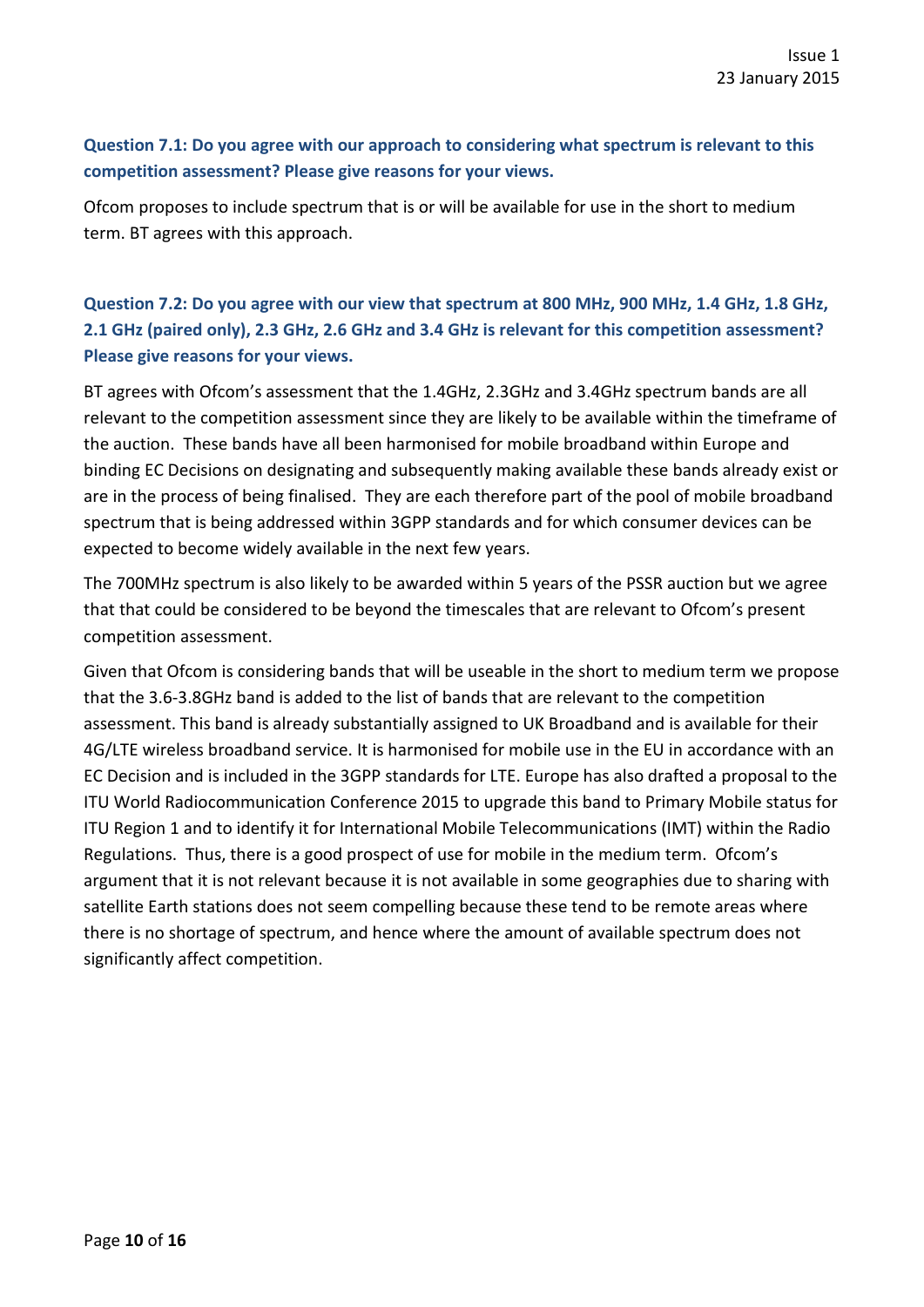## **Question 7.3: Do you agree that very asymmetric spectrum holdings could give rise to competition concerns? Please give reasons for your views.**

Very asymmetric spectrum holdings are not a primary concern as it is the quality of the spectrum that is also relevant (large amounts of high frequency spectrum are much less useful than the same amount of sub 1GHz spectrum). Furthermore the spectrum has a cost associated with acquiring or maintaining it. There is a clear trade-off between bearing the higher costs of a larger amount of spectrum and the higher costs of more infrastructure (but lower costs of using less spectrum). This is a choice that operators can and have made in the UK.

Ofcom has continued to place emphasis on the desirability of having four UK national wholesalers and additional retailers. In this context Ofcom may be concerned to ensure that they have the opportunity to acquire sufficient spectrum and has indicated that 10-15% is a minimum share that may be necessary in this context.

Considering all factors and given that Ofcom is not minded to reserve spectrum for new or weaker players, we do not see any particular need for an overall spectrum cap to address competition concerns. We consider that with multiple operators likely to be vying for spectrum and with a large amount of additional spectrum becoming available, it should be possible for those with the greatest need for more spectrum to be able to acquire it, without capping some parties to limit demand and enable those parties that need the spectrum to get it cheaper.

**Question 7.4: Do you agree with our proposal to impose an overall spectrum cap in the auction equivalent to the overall spectrum cap in the 2013 auction? If our assessment of what spectrum is relevant is correct, do you agree with the proposal for an overall spectrum cap at 310 MHz? Please give reasons for your views.**

We are unconvinced of the need for an overall spectrum cap but if one is applied, and only the bands Ofcom has currently proposed are included, then the figure should be no less than 315MHz.

#### {*Confidential paragraph redacted}*

If Ofcom were to include the possibility for an internal guard band to be used to enable greater flexibility in the choice of technology, this would be a further reason to increase the value of any cap to reflect that in this circumstance 5/10MHz might not be fully used.

If Ofcom includes the 3.6 - 3.8GHz band as BT proposes then the overall spectrum cap should be accordingly higher given the 37% total spectrum share criterion that has been discussed.

# **Question 7.5: Do you agree with our proposals to amend the Mobile Trading Regulations shortly before the PSSR award so as to include relevant spectrum at 1.4 GHz, 2.3 GHz and 3.4 GHz? Please give reasons for your views.**

Yes, it makes sense that all mobile spectrum is treated on a similar basis in terms of spectrum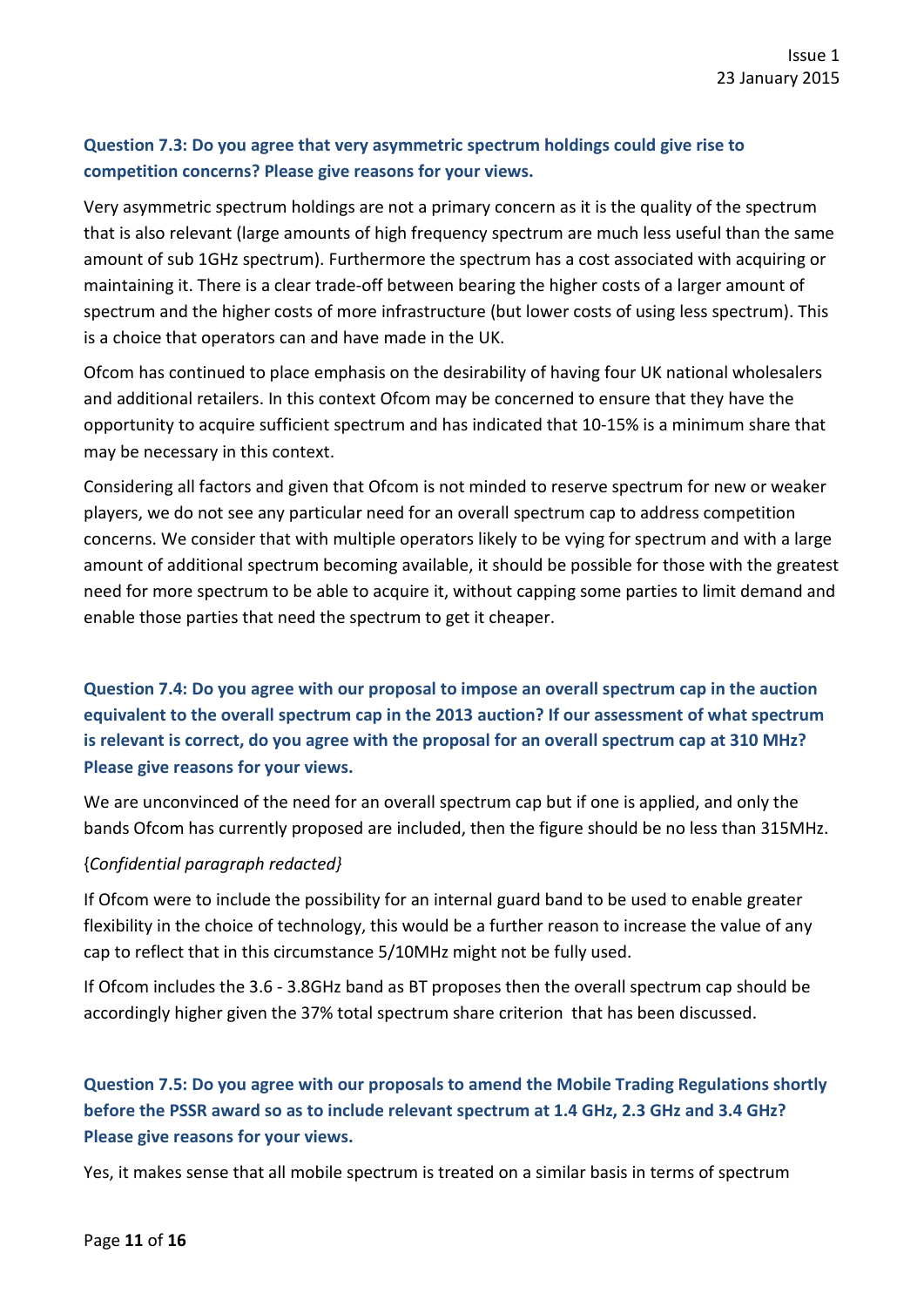trading rules and the completion of the auction is a sensible point to secure this alignment given Ofcom's view that any trade of the 1.4GHz spectrum ahead of the auction is unlikely to raise competition concerns.

## **Question 7.6: Do you have any other comments on our assessment of competition effects from the award?**

BT has no further comments.

# **Question 8.1: Do you have any comments on the proposals relating to the duration of the initial licence period, our rights to revoke the licence during this period, the charging of licence fees after the end of the initial period and our additional revocation powers following the initial period?**

Ofcom's proposals for the non-technical licence conditions are in line with the measures attached to other recently awarded licences and we agree that they are appropriate.

**Question 8.2: Do you have any comments on our proposals relating to the territorial extent in the award licences?**

No comments.

# **Question 8.3: Do you have any views on the merits of the proposed approach to information provision; in particular concerning the type of information that may be helpful and any impacts that publication of information might have both on licence holders and the wider spectrum market?**

Other than the point below, BT does not in principle have any concerns with the record keeping requirements that Ofcom has set out in the draft licences. We do however have concerns over the required frequency of updating this information in terms of the burden this may place on licensees (depending on the frequency and timescales of requests) and its publication (which could have adverse competitive implications).

On a point of detail, we suggest that Ofcom reviews the 20dBm power threshold for which less onerous record keeping requirements for femtocells applies. A figure of 24dBm would be more appropriate to cover all in-building cells for which precise height and more detailed grid reference details may not be readily available nor would be necessary for Ofcom's purposes. A 24dBm power level threshold for record keeping would also have the advantage of being consistent with the 24dBm power limit proposed by Ofcom in the context of unsynchronised indoor small cells.

In the case of in-building cells within end customer premises we would suggest that access and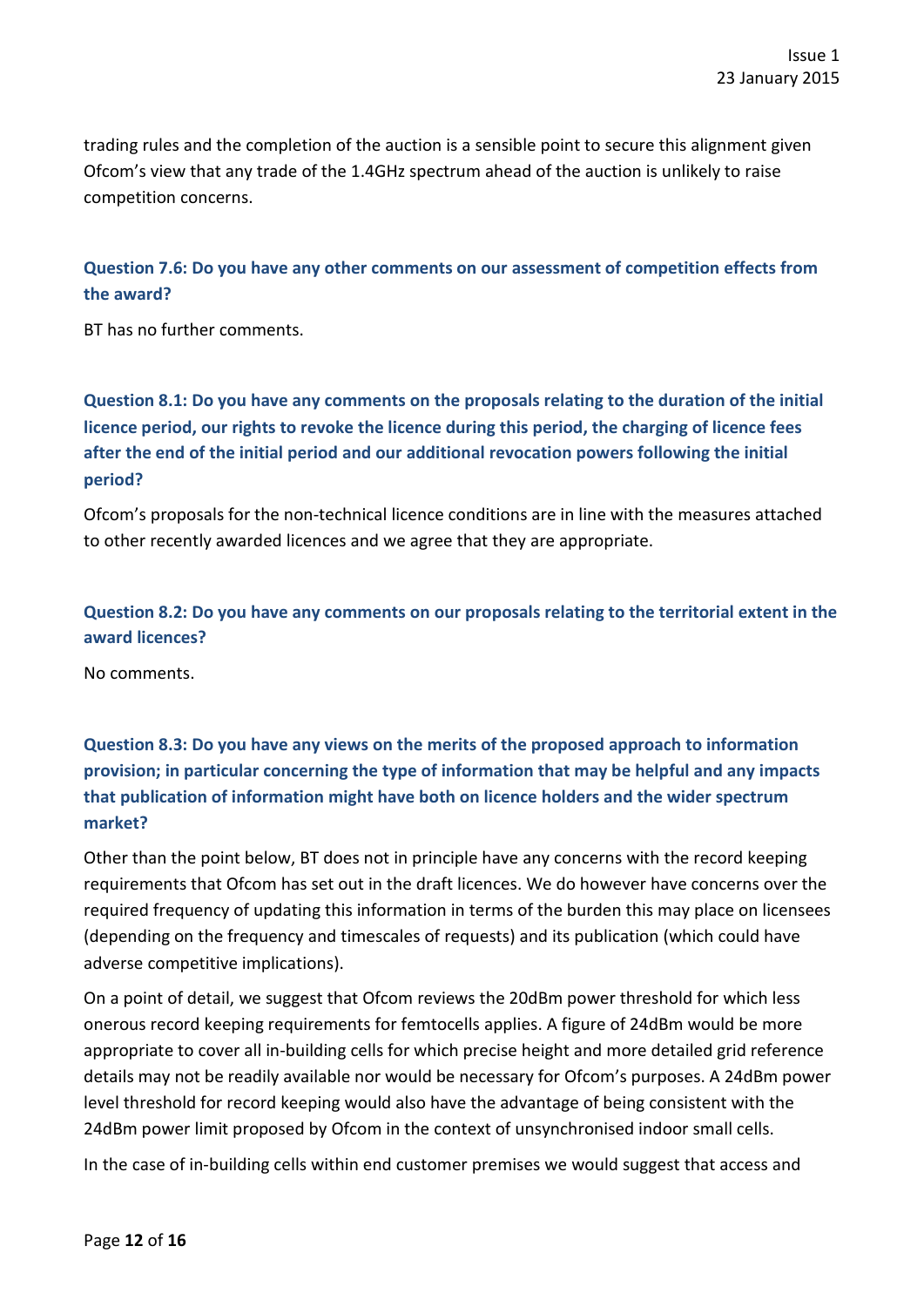inspection rights that go beyond the basic requirements of the Wireless Telegraphy Act may not be necessary for inclusion in licences, or could be waived for indoor femtocells. These are in many respects similar to WiFi, for which the licence-exemption regulations do not include access and inspection provisions.

## **Question 8.4: Do you have any comments on other proposed non-technical licence conditions and the draft licences at Annexes 8 and 9?**

No additional comments.

# **Question 9.1: Of our two possible options to encourage or mandate synchronisation do you prefer Option 1 or Option 2? Please explain your preference for the option and let us know if you have other comments or suggestions.**

Whilst in general BT supports the approach of encouraging synchronisation between operators in this spectrum in view of the benefits in spectrum efficiency and the ability to use equipment with less stringent filtering, we are concerned that the proposals as written preclude the possibility to use different technology to other operators that may have a different transmission frame length (e.g. 5G technology that may differ from LTE).

The proposals do not appear to allow an operator even to use some of his own spectrum as an internal guard band and then not synchronise with his neighbours. This is a serious limitation that could inhibit innovation and early deployment of new technologies.

It is important that Ofcom takes the utmost account of the desirability of making regulations technologically neutral as required by the EU regulatory framework for electronic communications. In particular the licences should not limit the use of the spectrum to the current 4G/LTE TDD mode but should include more flexibility including possible supplementary downlink (SDL) mode and future 5G technologies. We therefore request Ofcom to review its proposals on mandatory frame synchronisation to address this concern, for example to allow operators the option to use an internal guard band where synchronisation with its neighbours is not feasible.

Whilst neither of the two options offered by Ofcom is satisfactory to BT for the reason explained above, of the two options the first is preferable to the second as it at least gives flexibility to use different frame structures, albeit with the requirement to synchronise the start of each frame.

## **Question 9.2: Do you agree with our proposed frame structure of LTE configuration 2 or equivalent?**

BT cannot at this point sign up to a 3:1 downlink/uplink LTE frame structure as our business case work and technical evaluations of these spectrum bands is incomplete.

We also note that LTE configuration 2 is not the most efficient, because there are two special sub-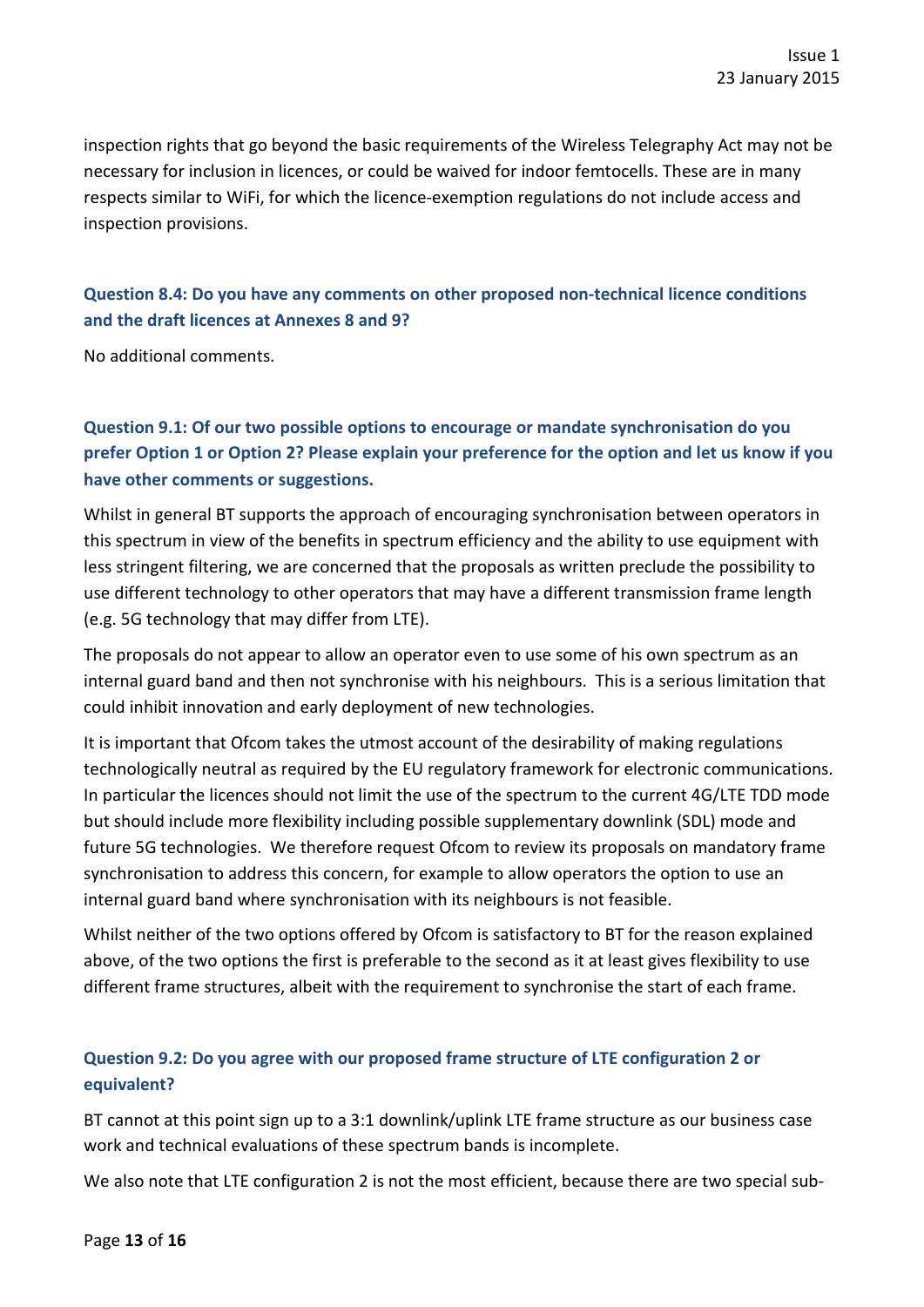frames per frame rather than one.

It may be better as a first step to indicate a range of envisaged uplink/downlink ratios and leave the final decision to be taken by Ofcom after the licensees have been identified and had the possibility to discuss the issue between them.

Ofcom refers in para 2.5 to a further technical consultation and, whilst we are not aware of what that is intended to address, we wonder whether this matter could be finalized as part of that exercise, as well as addressing our above concerns around the technology neutrality of the current proposals.

### **Question 9.3: Do you agree with our proposal that indoor small cells, with power levels up to 24 dBm, do not need to synchronise?**

Yes, BT agrees with this proposal. However, we suggest Ofcom looks in to whether this could be extended to also apply to *outdoor* small cells. This would be logical because the unsynchronised indoor cells could have outdoor mobiles and these would have a similar potential to interfere with adjacent TDD systems as an unsynchronised outdoor base station of the same maximum power as a mobile.

#### **Question 9.4: Do you agree with our approach in the Inter-operator Synchronisation Procedure?**

As noted in our response to Q9.1 we believe the synchronisation options need further consideration, in particular the need to include an option to not require any synchronisation and hence not require adherence to a procedure. We also cannot at this stage agree to adopt TD-LTE configuration 2. Notwithstanding these points, the proposed approach of using an Inter-Operator Synchronisation Procedure where this is applicable makes sense. The flexibility to update the procedure in light of developments is an important element.

## **Question 9.5: Do the parameters to be provided in the Inter-operator Synchronisation Procedure give you sufficient certainty at the time of the award for your future deployments? If not can you provide further information on what extra detail information would need to be covered?**

The parameters that Ofcom has identified appear to be the most relevant ones, although the values of these (e.g. the TD-LTE frame configuration) may need further consideration. At this stage we have no additional suggestions as to what needs to be included to enable services to be launched.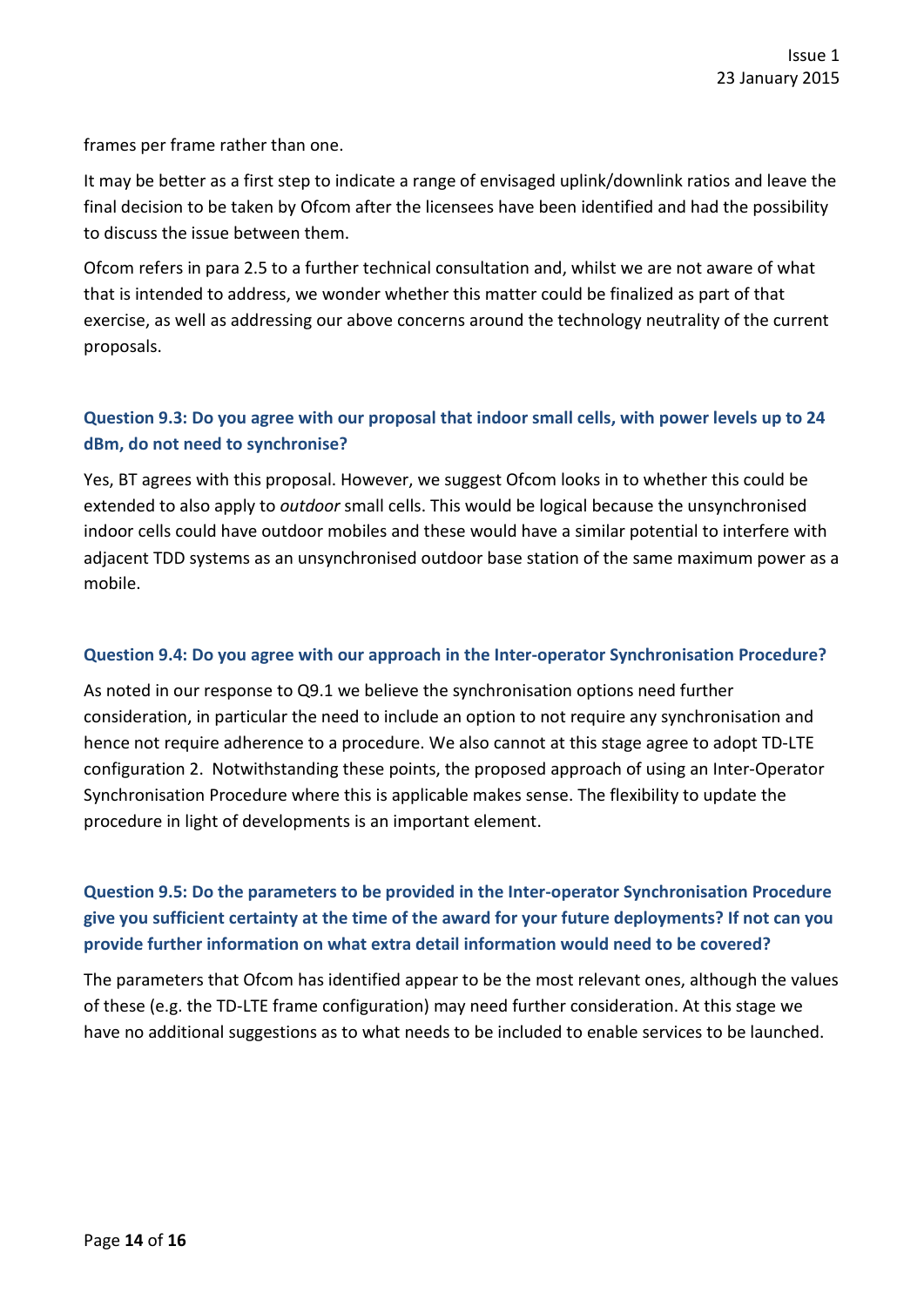# **Question 9.6: Would any of the potential changes to the procedure that we have considered made within the first 12 months following the award have a significant impact to a network that has been deployed in the interim? If so please explain any concerns.**

It is not entirely clear to us which elements of the procedure Ofcom considers are the ones that are subject to potential change and which are not. Perhaps even all elements could be changed or items added? That said we think the flexibility to adapt the procedure in the light of developments or experience is a good one and we have no specific concerns about that possibility at this stage.

#### **Question 9.7: Do you agree with our approach for power control for femto cells?**

In general we do consider that downlink power control is important in femtocell deployments in the 2.3GHz and 3.4GHz bands, to limit interference between cell coverage areas and potentially to limit interference levels to other systems operating in adjacent channels.

The power control can be done through the management system or through a SON mechanism, and we would like to retain the flexibility of being able to use either method. In LTE, downlink power control enables management of the pilot pollution that otherwise would limit the edge of cell performance and / or cause a high number of handovers of mobile UEs.

We note that the ECC Decision for the 2300 - 2400MHz band requires femtocells to use power control and that the EC Decision for the 3400 – 3800 MHz band mentions a minimum ATPC requirement. However, the details of power control are best left to standardisation bodies.

#### **Question 9.8: Do you agree with our position to adopt the new power limits above 2403 MHz?**

Yes we consider that protection of WiFi is an important consideration and we support any necessary power limits above 2403 MHz that are intended to address the issue of out of band interference from LTE base stations in to WiFi.

More generally we have noted Ofcom's further investigation of potential for interference from LTE to WiFi and the available mitigations to this issue. We remain concerned about the potential impact on some consumers and find the conclusions to be unsatisfactory in terms of what risks are considered acceptable and the absence of measures to avoid or compensate for problems occurring.

## **Question 9.9: Do you agree with our position with regard to the out of block levels applicable in UK Broadband's spectrum holding of 3605 – 3689 MHz?**

Yes, we agree with Ofcom's position.